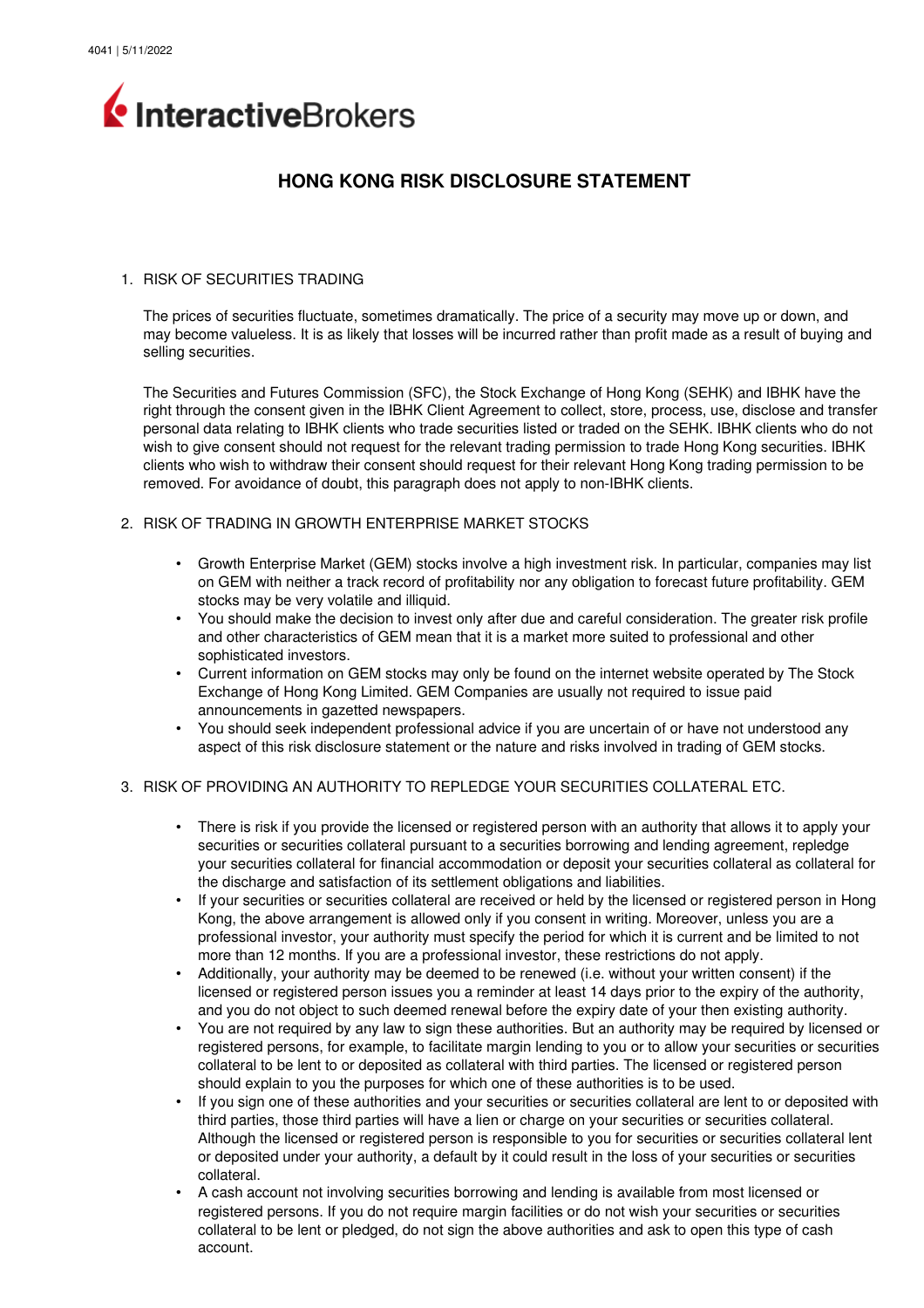# 4. RISK OF TRADING NASDAQ-AMEX SECURITIES AT THE STOCK EXCHANGE OF HONG KONG LIMITED

The securities under the Nasdaq-Amex Pilot Program ("PP") are aimed at sophisticated investors. You should consult the licensed or registered person and become familiarized with the PP before trading in the PP securities. You should be aware that the PP securities are not regulated as a primary or secondary listing on the Main Board or the Growth Enterprise Market of the Stock Exchange of Hong Kong Limited.

# 5. RISK OF FUTURES AND OPTIONS TRADING

The risk of loss in trading futures contracts or options is substantial. In some circumstances, you may sustain losses in excess of your initial margin funds. Placing contingent orders, such as "stop-loss" or "stop-limit" orders, will not necessarily avoid loss. Market conditions may make it impossible to execute such orders. You may be called upon at short notice to deposit additional margin funds. Your position maybe liquidated in order to satisfy margin requirements without prior notice. You will remain liable for any resulting deficit in your account. You should therefore study and understand futures contracts and options before you trade and carefully consider whether such trading is suitable in the light of your own financial position and investment objectives. If you trade options you should inform yourself of exercise and expiration procedures and your rights and obligations upon exercise or expiry.

This brief statement does not disclose all of the risks and other significant aspects of trading in futures and options. In light of the risks, you should undertake such transactions only if you understand the nature of the contracts (and contractual relationships) into which you are entering and the extent of your exposure to risk. Trading in futures and options is not suitable for many members of the public. You should carefully consider whether trading is appropriate for you in light of your experience, objectives, financial resources and other relevant circumstances.

# **Futures**

1. Effect of 'Leverage' or 'Gearing'

Transactions in futures carry a high degree of risk. The amount of initial margin is small relative to the value of the futures contract so that transactions are 'leveraged' or 'geared'. A relatively small market movement will have a proportionately larger impact on the funds you have deposited or will have to deposit: this may work against you as well as for you. You may sustain a total loss of initial margin funds and any additional funds deposited with the firm with which you deal to maintain your position. If the market moves against your position or margin levels are increased, you may be called upon to pay substantial additional funds on short notice to maintain your position. If you fail to comply with a request for additional funds within the time prescribed, your position may be liquidated at a loss and you will be liable for any resulting deficit.

2. Risk-reducing orders or strategies

The placing of certain orders (e.g. "stop-loss" orders, or "stop-limit" orders), which are intended to limit losses to certain amounts, may not be effective because market conditions may make it impossible to execute such orders. Strategies using combinations of positions, such as 'spread and 'straddle' positions may be as risky as taking simple 'long' or 'short' positions.

# **Options**

3. Variable degrees of risk

Transactions in options carry a high degree of risk. Purchasers and sellers of options should familiarize themselves with the type of option (i.e. put or call) which they contemplate trading and the associated risks. You should calculate the extent to which the value of the options must increase for your position to become profitable, taking into account the premium and all transaction costs.

The purchaser of options may offset or exercise the options or allow the options to expire. The exercise of an option results either in a cash settlement or in the purchaser acquiring or delivering the underlying interest. If the option is on a futures contract, the purchaser will acquire a futures position with associated liabilities for margin (see the section on Futures above). If the purchased options expire worthless, you will suffer a total loss of your investment which will consist of the option premium plus transaction costs. If you are contemplating purchasing deep-out-of-the- money options, you should be aware that the chance of such options becoming profitable ordinarily is remote.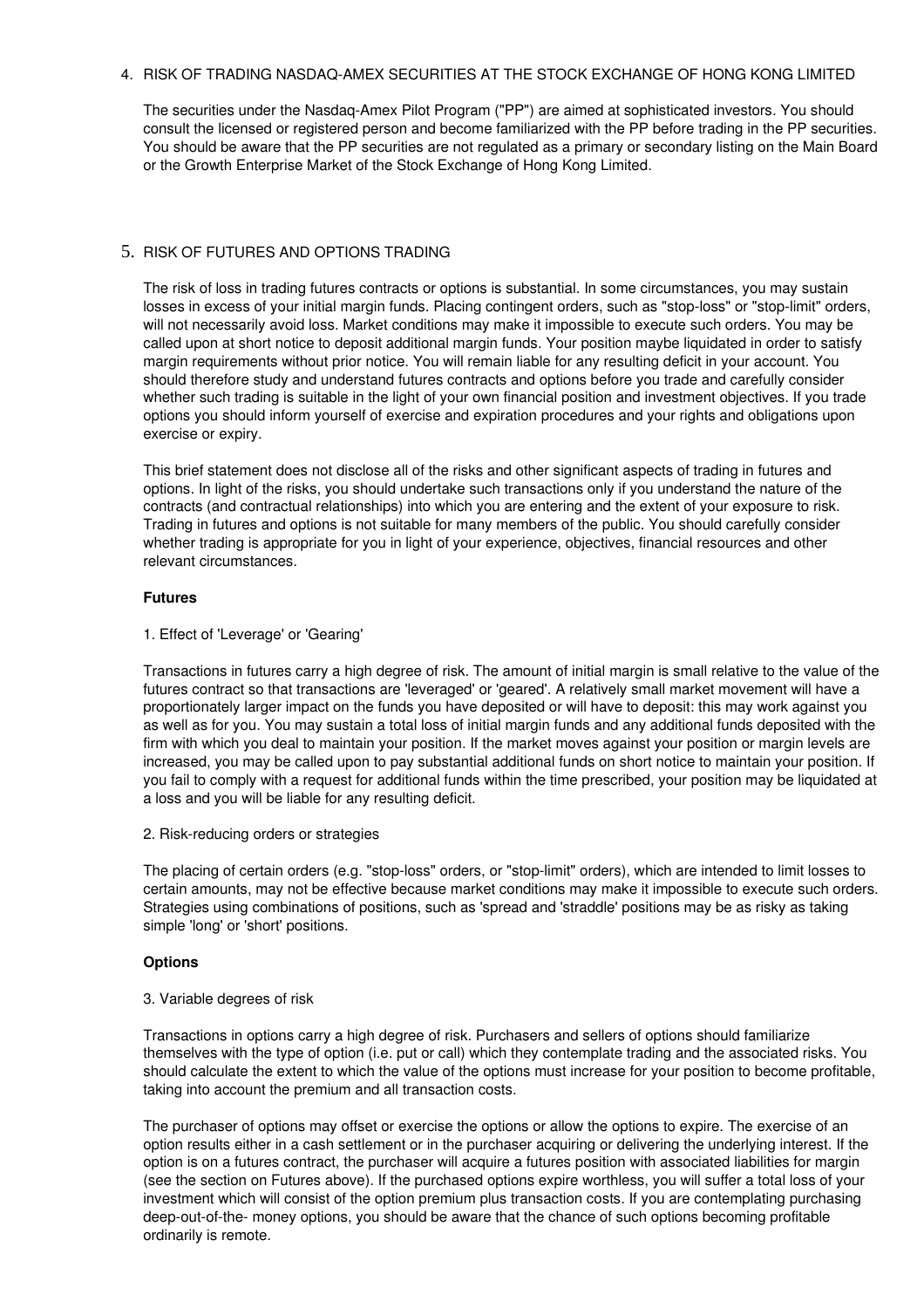Selling ('writing' or 'granting') options generally entails considerably greater risk than purchasing options. Although the premium received by the seller is fixed, the seller may sustain a loss well in excess of that amount. The seller will be liable for additional margin to maintain the position if the market moves unfavorably against him. The seller will also be exposed to the risk of the purchaser exercising the option and the seller will be obligated to either settle the options in cash or to acquire or deliver the underlying interest. If the option is on a futures contract, the seller will acquire a position in a futures contract with associated liabilities for margin (see the section on Futures above). If the option is 'covered' by the seller holding a corresponding position in the underlying interest or a futures contract or another option, the risk may be reduced. If the option is not covered, the risk of loss can be unlimited.

Certain exchanges in some jurisdictions permit deferred payment of the option premium, exposing the purchaser to liability for margin payments not exceeding the amount of the premium. The purchaser is still subject to the risk of losing the premium and transaction costs. When the option is exercised or expires, the purchaser is responsible for any unpaid premium outstanding at that time.

# **Additional Risks Common to Futures and Options**

4. Terms and conditions of contracts

You should ask the firm with which you deal about the terms and conditions of the specific futures or options which you are trading and associated obligations (e.g. the circumstances under which you may become obliged to make or take delivery of the underlying interest of a futures contract and, in respect of options, expiration dates and restrictions on the time for exercise). Under certain circumstances the specifications of outstanding contracts (including the exercise price of an option) may be modified by the exchange or clearing house to reflect changes in the underlying interest.

5. Suspension or restriction of trading and pricing relationships

Market conditions (e.g. illiquidity) and/or the operation of the rules of certain markets (e.g. the suspension of trading in any contract or contract month because of price limits or 'circuit breakers') may increase the risk of loss by making it difficult or impossible to effect transactions or liquidate/offset positions. If you have sold options, this may increase the risk of loss.

Further, normal pricing relationships between the underlying interest and the future, and the underlying interest and the option may not exist. This can occur when, for example, the futures contract underlying the option is subject to price limits while the option is not. The absence of an underlying reference price may make it difficult to judge "fair" value.

#### 6. Deposited cash and property

You should familiarize yourself with the protections given to money or other property you deposit for domestic and foreign transactions, particularly in the event of a firm insolvency or bankruptcy.

The extent to which you may recover your money or property may be governed by specific legislation or local rules. In some jurisdictions, property which had been specifically identifiable as your own will be pro-rated in the same manner as cash for purposes of distribution in the event of a shortfall.

#### 7. Commission and other charges

Before you begin to trade, you should obtain a clear explanation of all commission, fees and other charges for which you will be liable. These charges will affect your net profit (if any) or increase your loss.

#### 8. Currency risks

The profit or loss in transactions in foreign currency-denominated contracts (whether they are traded in your own or another jurisdiction) will be affected by fluctuations in currency rates where there is a need to convert from the currency denomination of the contract to another currency.

#### 9. Trading facilities

Electronic trading facilities are supported by computer-based component systems for the order-routing, execution, matching, registration or clearing of trades. As with all facilities and systems, they are vulnerable to temporary disruption or failure. Your ability to recover certain losses may be subject to limits on liability imposed by the system provider, the market, the clearing house and/or participant firms. Such limits may vary: you should ask the firm with which you deal for details in this respect.

#### 10. Electronic trading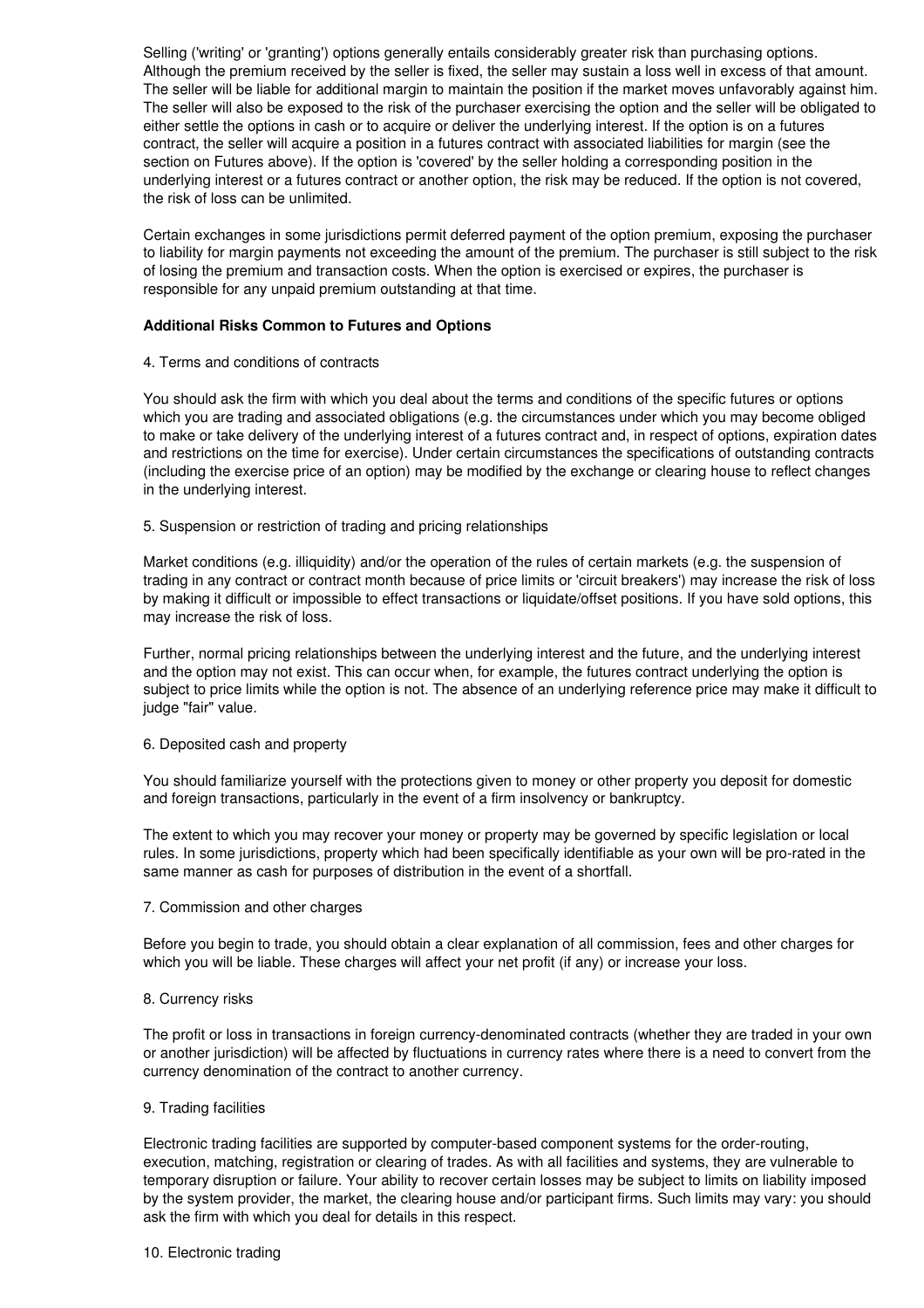Trading on an electronic trading system may differ not only from trading in an open-outcry market but also from trading on other electronic trading systems. If you undertake transactions on an electronic trading system, you will be exposed to risks associated with the system including the failure of hardware and software. The result of any system failure may be that your order is either not executed according to your instructions or is not executed at all.

#### 11. Off-exchange transactions

In some jurisdictions, and only then in restricted circumstances, firms are permitted to effect off-exchange transactions. The firm with which you deal may be acting as your counterparty to the transaction. It may be difficult or impossible to liquidate an existing position, to assess the value, to determine a fair price or to assess the exposure to risk. For these reasons, these transactions may involve increased risks. Off-exchange transactions may be less regulated or subject to a separate regulatory regime. Before you undertake such transactions, you should familiarize yourself with applicable rules and attendant risks.

# 6. DISCLOSURE REGARDING HONG KONG OPTIONS

Hong Kong options are treated as normal premium options in that IBHK will not post changes in variation margin (profits or losses) for such options. The profit or loss will be determined at the time a position is closed and will be the difference between the opening and closing transaction prices. You should note that the end profit or loss calculation result remains identical. It is important to note that positions resulting from strategies with combined futures and options legs may require additional collateral to maintain. This is because commodity accounts must maintain a positive cash balance and adverse market movements may cause the futures portion of the strategy to generate negative cash which will not be offset by options price changes.

# 7. RISK OF TRADING IN LEVERAGED FOREIGN EXCHANGE CONTRACTS

The risk of loss in leveraged foreign exchange trading can be substantial. You may sustain losses in excess of your initial margin funds. Placing contingent orders, such as "stop-loss" or "stop-limit" orders, will not necessarily limit losses to the intended amounts. Market conditions may make it impossible to execute such orders. You may be called upon at short notice to deposit additional margin funds. Your position may be liquidated in order to satisfy margin requirements without prior notice. You will remain liable for any resulting deficit in your account. You should therefore carefully consider whether such trading is suitable in light of your own financial position and investment objectives.

IBHK only offers Spot Foreign Exchange ("FX") contracts which use spot exchange rates. IBHK is quoting the rate at which it will exchange currencies with you on the settlement date, which is typically 2 business days after the trade date. You are required to have sufficient equity in your account to enter into a Spot FX contracts.

You will not be able to execute a transaction, if doing so it would cause your account to go into deficit or cause a margin deficiency. If your account goes into margin deficit, then IBHK may, at its sole discretion but is not obligated to, liquidate all or part of the assets held in your account, or otherwise close your open positions to eliminate the deficiency. You are responsible to all losses resulting from closing out your positions that will be debited to your account and you may be required to provide additional funds to IBHK to cover any shortfall.

IBHK acts as riskless principal on FX contract and earns a commission on such FX contracts. IBHK may effectuate the transaction by entering into an offsetting transaction with one of the IBHK affiliates, with another customer that enters quotes into IBHK's system, or with a third party bank ("FX Providers"). The FX Provider may make a market or otherwise buy or sell instruments similar or related to the contracts entered into by you.

Prices quoted on IBHK's system reflect changing market conditions and can change rapidly. As such, when your order is received and processed by the IBHK system, the quote may be different from the quote displayed at the time when the order was sent by you. This change in price is commonly referred to as "slippage". If the requested price is no longer available, IBHK will not execute the order but will place it in limit order book in accordance with your time-in-force instructions. IBHK may execute the order if it becomes marketable based on prices received from IBHK's FX Providers. If the current price of a Spot FX contract is more favourable, the order will generally be executed at the available better price.

You are reminded to observe the features and operation of different order types that IBHK provides on our website.

Other Risks associated with trading in Spot FX with IBHK:

• FX Markets can be volatile and are subject to a host of factors, including economic conditions, government regulations, legislation, market sentiment, local and international political events,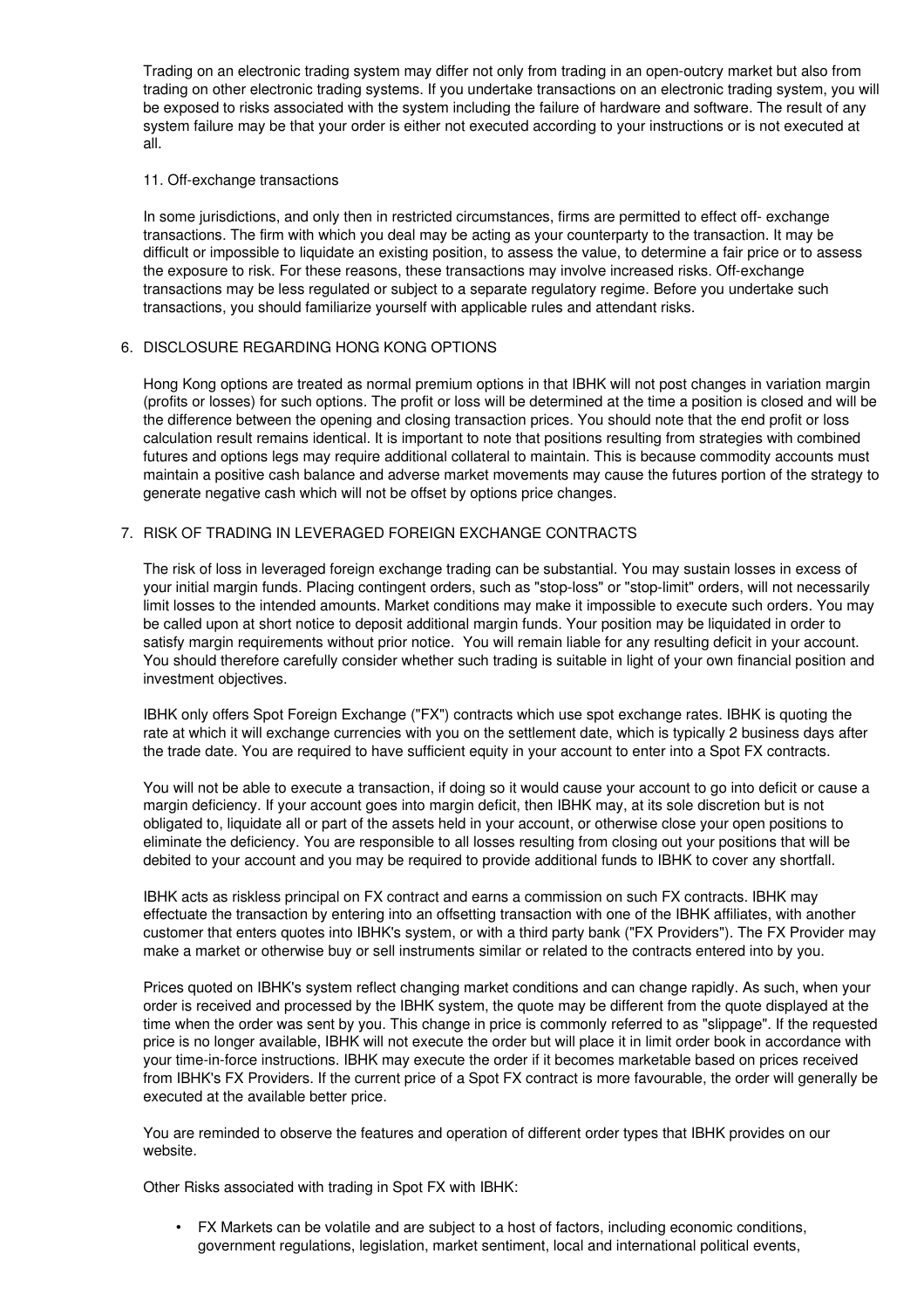environmental and technological issues.

- Exchange rates between foreign currencies can change rapidly due to a wide range of economic, political and other conditions, exposing you to risk of exchange rate losses in addition to the inherent risk of loss from trading the underlying financial product.
- Spot FX is an OTC product, so it may involve greater risk than investing in exchange traded products because there is no exchange market on which to close out an open position. IBHK acts as the counterparty to your transaction and you may be subject to IBHK's credit risk.

Spot FX can be traded in margin if you have a margin account with IBHK. It is your responsibility to actively monitor and manage your open positions and ensure that you are aware of any changes in margin obligations and we recommend that you monitor your positions continuously. This means that sufficient cleared funds must be on deposit in your account to enable you to meet margin requirements immediately as and when they fall due.

# 8. RISKS OF TRADING EXCHANGE TRADED DERIVATIVE PRODUCTS

#### 1. Issuer default risk

In the event that an exchange traded derivative product issuer becomes insolvent and defaults on their listed securities, investors will be considered as unsecured creditors and will have no preferential claims to any assets held by the issuer. Investors should therefore pay close attention to the financial strength and credit worthiness of exchange traded derivative product issuers.

# 2. Uncollateralised product risk

Uncollateralised exchange traded derivative products are not asset backed. In the event of issuer bankruptcy, investors can lose their entire investment. Investors should read the listing documents to determine if a product is uncollateralised.

#### 3. Gearing risk

Exchange traded derivative products such as derivative warrants and callable bull/bear contracts (CBBCs) are leveraged and can change in value rapidly according to the gearing ratio relative to the underlying assets. Investors should be aware that the value of an exchange traded product may fall to zero resulting in a total loss of the initial investment.

#### 4. Expiry considerations

Most of the exchange traded derivatives products have an expiry date after which the issue may become worthless. Investors should be aware of the expiry time horizon and choose a product with an appropriate lifespan for their trading strategy.

# 5. Extraordinary price movements

The price of an exchange traded derivative product may not match its theoretical price due to outside influences such as market supply and demand factors. As a result, actual traded prices can be higher or lower than the theoretical price.

# 6. Foreign exchange risk

Investors trading exchange traded derivative products with underlying assets not denominated in Hong Kong dollars are also exposed to exchange rate risk. Currency rate fluctuations can adversely affect the underlying asset value, also affecting the exchange traded product price.

# 7. Liquidity risk

The Exchange requires all exchange traded product issuers to appoint a liquidity provider for each individual issue. The role of liquidity providers is to provide two way quotes to facilitate trading of their products. In the event that a liquidity provider defaults or ceases to fulfill its role, investors may not be able to buy or sell the product until a new liquidity provider has been assigned.

# **Risks of Trading Derivative Warrants**

Derivative warrants are an instrument that gives an investor the right to "buy" or "sell" an underlying asset at a preset price prior to a specified expiry date. At expiry, settlement is usually made in cash rather than a purchase or sale of the underlying asset.

Derivative warrants can be issued over a range of assets, including stocks, stock indices, currencies, commodities, or a basket of securities. They are generally divided into two types: calls and puts. Holders of call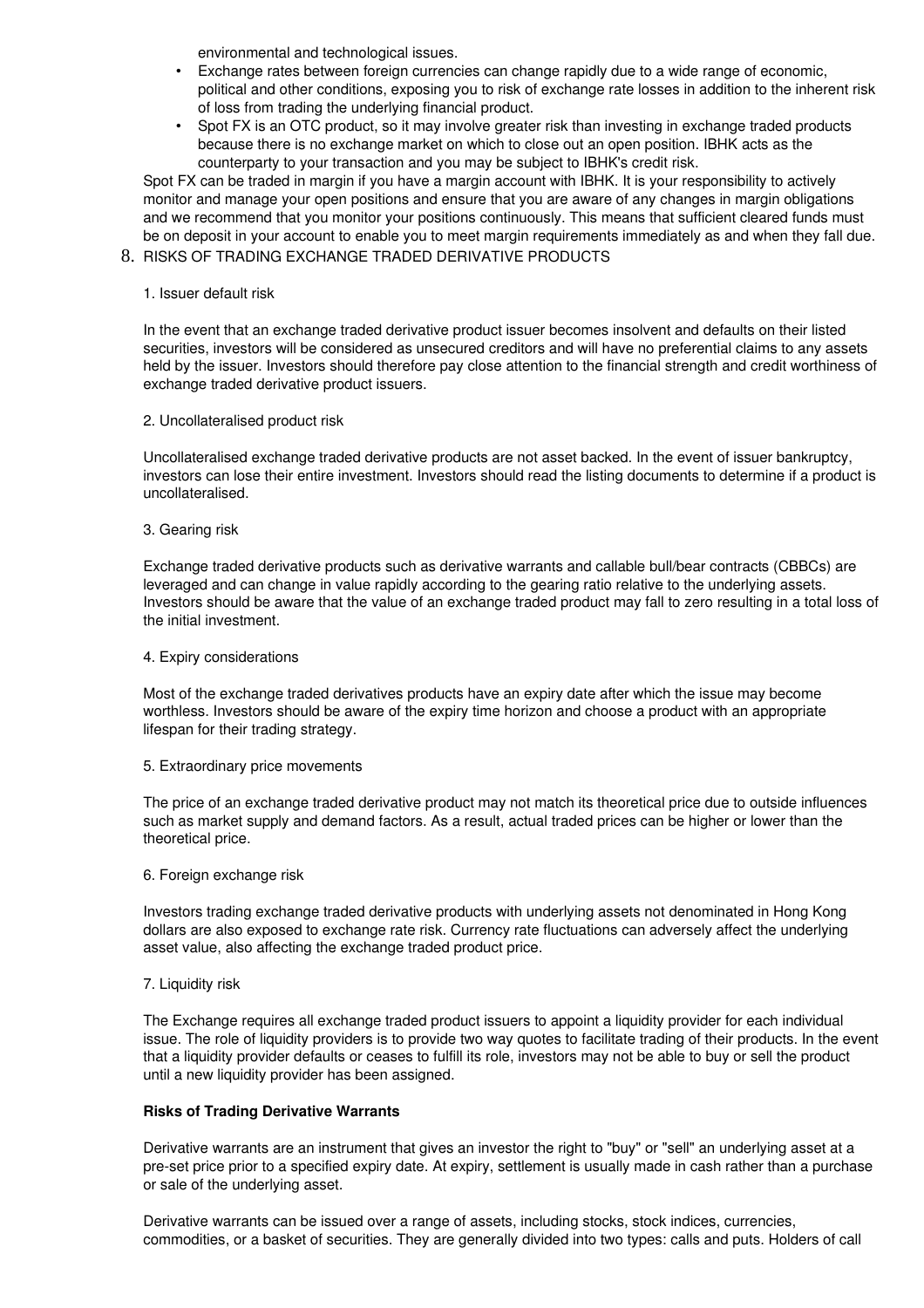warrants have the right, but not obligation, to purchase from the issuer a given amount of the underlying asset at a predetermined price (also known as the exercise price) within a certain time period. Conversely, holders of put warrants have the right, but not obligation, to sell to the issuer a given amount of the underlying asset at a predetermined price within a certain time period.

- The value of a derivative warrant will decay over time as it approaches its expiry date. Derivative warrants should therefore not be viewed as long term investments.
- Prices of derivative warrants can increase or decrease in line with the implied volatility of underlying asset price. Investors should be aware of the underlying asset volatility.

# **Risks of Trading Callable Bull/Bear Contacts ('CBBCs')**

CBBCs are a type of exchange traded derivative product that tracks the performance of an underlying asset without requiring investors to pay the full price required to own the actual asset. They are issued either as Bull or Bear contracts with a fixed expiry date, allowing investors to take bullish or bearish positions on the underlying asset. CBBC are issued by a third party, usually an investment bank, independent of HKEX and of the underlying asset.

CBBC are issued with the condition that during their lifespan they will be called by the issuers when the price of the underlying asset reaches a level (known as the " Call Price ") specified in the listing document. If the Call Price is reached before expiry, the CBBC will expire early and the trading of that CBBC will be terminated immediately. The specified expiry date from the listing document will no longer be valid.

- Investors trading CBBCs should be aware of their intraday "knockout" or mandatory call feature. A CBBC will cease trading when the underlying asset value equals the mandatory call price/level as stated in the listing documents. Investors will only be entitled to the residual value of the terminated CBBC as calculated by the product issuer in accordance with the listing documents. Investors should also note that the residual value can be zero.
- The issue price of a CBBC includes funding costs. Funding costs are gradually reduced over time as the CBBC moves towards expiry. The longer the duration of the CBBC, the higher the total funding costs. In the event that a CBBC is called, investors will lose the funding costs for the entire lifespan of the CBBC. The formula for calculating the funding costs are stated in the listing documents.

# 9. RISKS OF TRADING EXCHANGE TRADED FUNDS (ETF)

Exchange Traded Funds (ETFs) are passively-managed and open-ended funds, which are traded on the securities market of Hong Kong Exchanges and Clearing Limited (HKEx). All listed ETFs are authorised by the SFC as collective investment schemes. ETFs can be broadly grouped into two types: Physical ETFs (ie traditional or inspecie ETFs) and Synthetic ETFs. Many of these ETFs directly buy all the assets needed to replicate the composition and weighting of their benchmark (eg constituents of a stock index). Some physical ETFs with underlying equity-based indices may also invest partially in futures and options contracts. Synthetic ETFs do not buy the assets in their benchmark. Instead, they typically invest in financial derivative instruments to replicate the benchmark's performance. Investors should read the ETF prospectus carefully to ensure they understand how the fund operates.

# 1. Counterparty risk

Synthetic ETFs are subject to counterparty risk associated with the derivatives issuers and may suffer losses if the derivatives issuers default or fail to honour their contractual commitments. Further, potential contagion and concentration risks of the derivative issuers should be taken into account (eg since derivative issuers are predominantly international financial institutions, the failure of one derivative counterparty of a synthetic ETF may have a "knock-on" effect on the other derivative counterparties of the synthetic ETF). Although synthetic ETFs are fully collateralised from their counterparties, this may not completely remove the counterparty risk. For instance, when the right against the collateral is exercised, the market value of the collateral could be substantially less than the amount secured, resulting in significant losses to the ETF.

# 2. Market risk

ETFs are exposed to the economic, political, currency, legal and other risks of a specific sector or market related to the index that it is tracking. ETF managers do not have the discretion to take defensive positions in declining markets. Investors must be prepared to bear the risk of loss and volatility associated with the underlying benchmarks.

# 3. Tracking error risk

Tracking error is the difference between the performance of an ETF and its underlying benchmark. Tracking error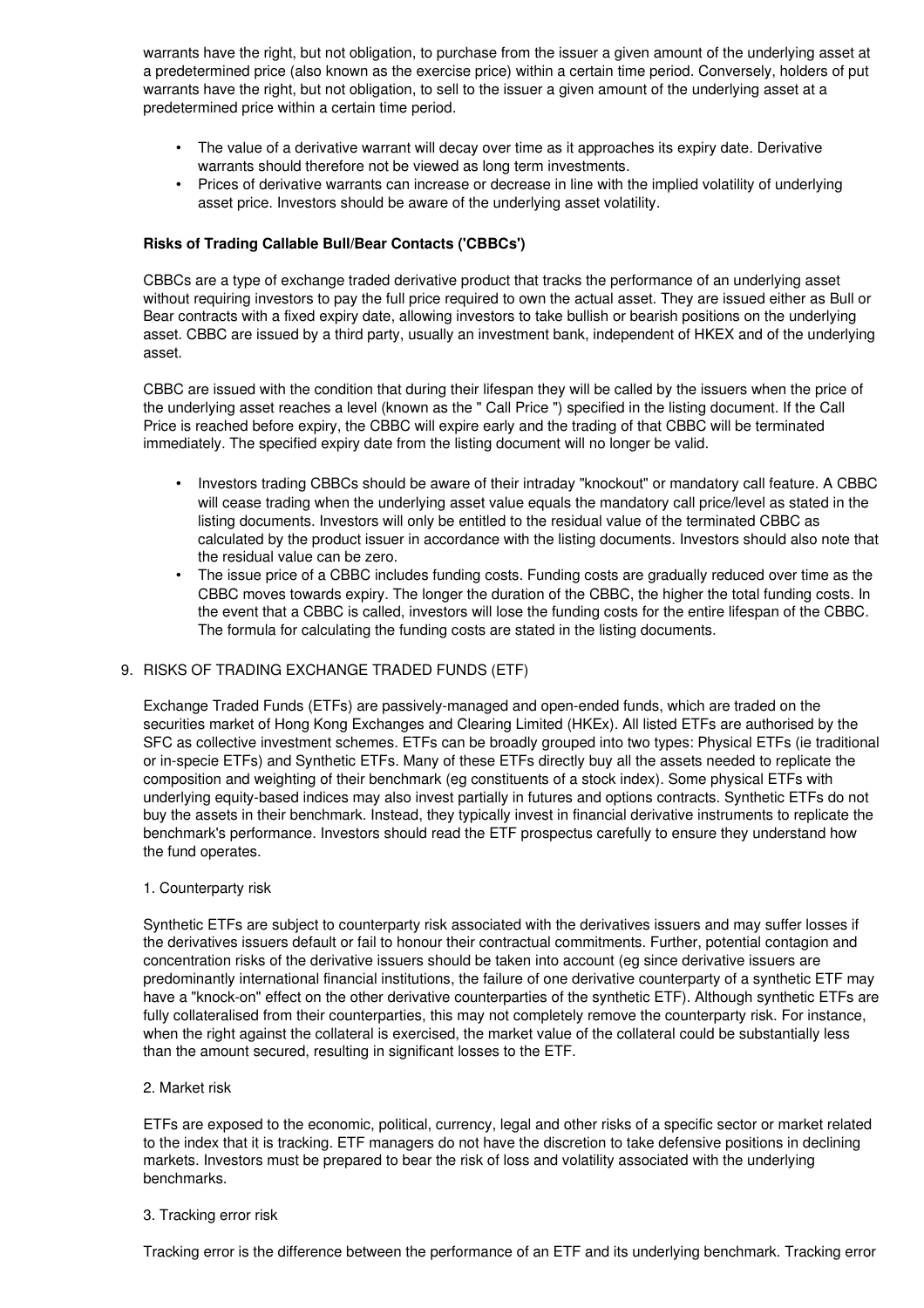can arise due to factors such as the impact of the Total Expense Ratio (TER), changes in the composition of the underlying benchmark and type of ETF (physical vs synthetic). The TER of an ETF may include management fee and other fees and costs (eg transaction costs, stamp duties, costs for preparing financial reports and other prescribed documentation, legal and auditing fees, insurance costs, fees for custody services, etc) there is no universal definition. An ETF's estimated TER is stated in the prospectus. The estimated TER of an ETF does not necessarily represent the fund's tracking error because the fund's NAV may be affected by other factors, i.e. dividends and other income from the portfolio, and in the case of a synthetic ETF, the indirect costs borne by the fund may only be reflected in the market value of the derivatives it holds.

#### 4. Risk in trading at discount or premium

The market price of an ETF may be at a discount or premium to its NAV. This price discrepancy is caused by supply and demand factors and may be more likely to emerge during periods of high market volatility and uncertainty. This phenomenon may also be observed in ETFs tracking specific markets or sectors that are subject to direct investment restrictions. As a result, investors who buy at a premium may suffer losses even if the NAV is higher when they sell and they may not fully recover their investment in the event of termination of the ETF.

#### 5. Liquidity risk

Although ETFs usually have one or more market makers (known as Securities Market Makers, or SMMs) to help provide liquidity, there is no assurance that active trading will be maintained at all times. In the event that the SMMs are unable to fulfil their obligations, investors may not be able to buy or sell the ETF through the trading system or may find the market price of the ETF is at a discount or premium to its NAV.

# 10.RISKS OF TRADING LEVERAGED AND INVERSE PRODUCTS (L&I PRODUCTS)

L&I Products offer a new world of opportunities for active investors who want to pursue short-term market views. L&I Products, structured as Exchange Traded Funds (ETFs), seek to achieve short term investment results that correspond to the daily magnified or daily inverse performance of their underlying benchmarks on a daily basis.

Like ETFs, the risk of L&I Products can include counterparty risk, market risk, tracking errors, trading at discount or premium, and liquidity risk. In addition, investors should understand how the performance of L&I Products is likely to be affected when they are held for more than one trading day.

# 11.RISK OF TRADING OUTSIDE THE HONG KONG MARKET

Transactions on markets in other jurisdictions, including markets formally linked to a domestic market, may expose you to additional risk. Such markets may be subject to regulation which may offer different or diminished investor protection. Before you trade, you should enquire about any rules relevant to your particular transactions. Your local regulatory authority will be unable to compel the enforcement of the rules of regulatory authorities or markets in other jurisdictions where your transactions have been effected. You should ask the firm with which you deal for details about the types of redress available in both your home jurisdiction and other relevant jurisdictions before you start to trade.

You should only consider trading outside the Hong Kong market if you fully understand the nature of the relevant foreign market and the extent of your exposure to risks. You should carefully consider whether such trading is appropriate for you in light of your experience, risk profile, and other relevant circumstances and seek independent professional advice when you are in doubt.

In the event that the transaction is being executed outside Hong Kong, you must recognize that such transactions will be subject to the applicable local laws, or rules and regulations of the overseas jurisdiction, which may be different to the jurisdiction of Hong Kong. Particularly, you should also get familiar with the rules and regulations in relation to shareholding restrictions and disclosure obligation and to comply with such rules and regulation.

You must also accept where IBHK arranges for the execution of orders on various exchanges and market centers; such transaction will be cleared and settled by the relevant market participant or its nominated clear agent, which maybe one of the affiliates of IBHK.

All transactions executed in pursuance of your instructions on an oversea market will be subject to a transaction levy and any other costs that the relevant exchange may impose from time to time. IBHK is authorized to collect such levies and costs in accordance with the rules prescribed by the relevant affiliate or exchange.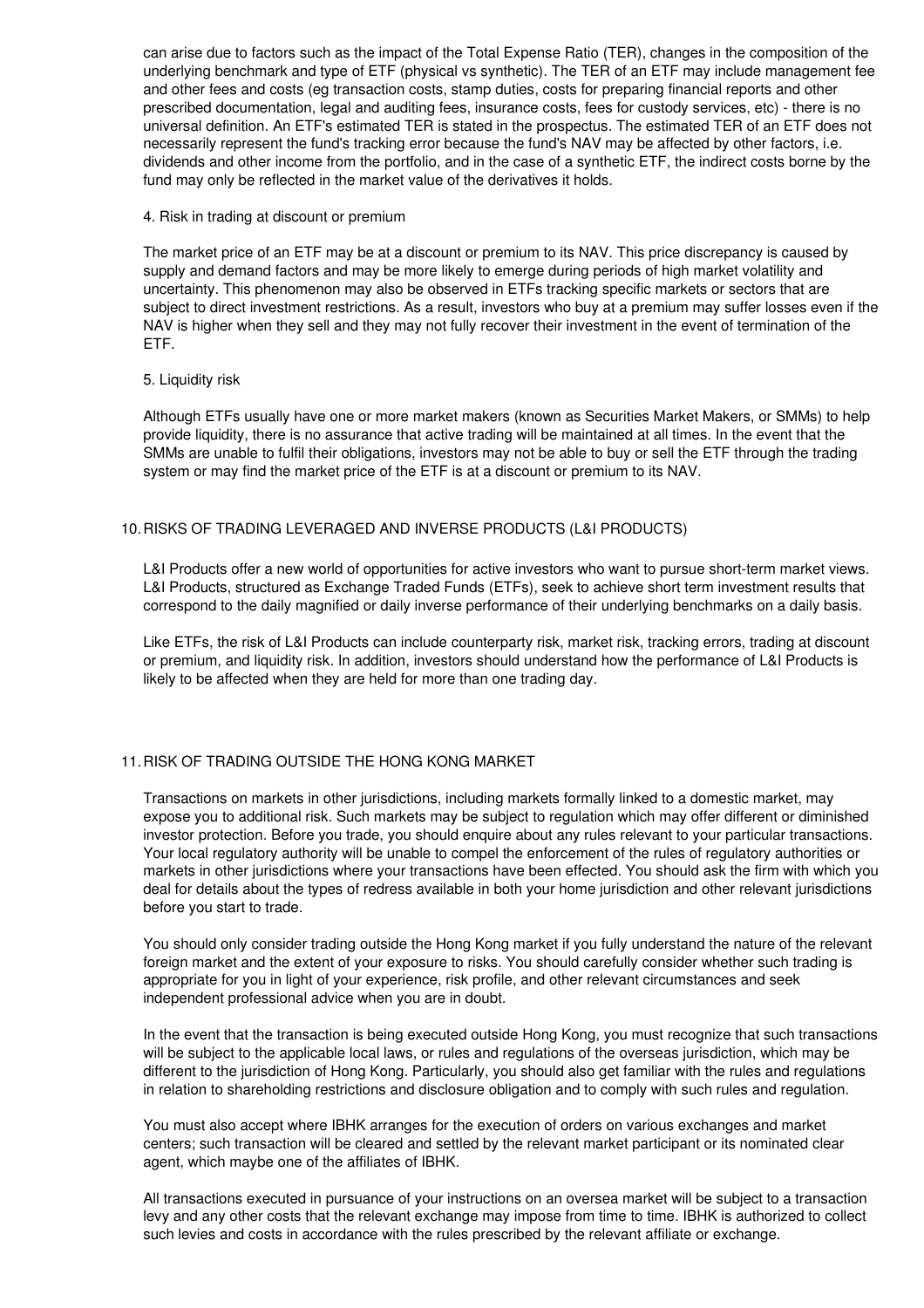IBHK will determine the amounts required to meet your obligations (including without limitation for settlement, premium payments, initial or maintenance margins required by either of the relevant exchange or the market participant, and amounts to which you may be entitled (in relevant foreign currencies. You should closely monitor your positions, as in some unforeseeable market conditions we may be unable to contact you and forced liquidation may be necessary.

You should also recognize that, without limitation, for the transaction executed on any exchanges outside the Hong Kong market will not be subject to a right to claim under the Investor Compensation Fund established under the Securities and Futures Ordinance, and may be marked with different level or type of protection compared to the protection afforded by the laws of Hong Kong.

# 12.RISK OF CLIENT ASSETS RECEIVED OR HELD OUTSIDE HONG KONG

Client assets received or held by the licensed or registered person outside Hong Kong are subject to the applicable laws and regulations of the relevant overseas jurisdiction which may be different from the Securities and Futures Ordinance (Cap.571) and the rules made thereunder. Consequently, such client assets may not enjoy the same protection as that conferred on client assets received or held in Hong Kong.

# 13.RISK DISCLOSURE REGARDING TRADING VIA CHINA CONNECT

The following describes some of the risks and other significant aspects of trading the Shanghai Stock Exchange ("SSE") and Shenzhen Stock Exchange ("SZSE") securities via China Connect through Interactive Brokers Hong Kong Limited. In light of the risks, clients should undertake such transactions only if they understand the nature of China Connect trading and the extent of their exposure to risk. Clients should carefully consider (and consult their own advisers where necessary) whether trading is appropriate for clients in light of clients' experience, objectives, financial resources and other relevant circumstances.

Clients must observe the relevant laws and regulations of Mainland China and Hong Kong as well as the rules of the exchanges. Clients must accept and agree the aforesaid and the risks related to China Connect, including but not limited to being liable or responsible for breaching the SSE Listing rules, SSE Rules, SZSE Listing Rules, SZSE Rules and other applicable laws and regulations before giving instructions. Detailed information on trading via China Connect can be referred to on HKEX's website.

1. Day trading

You are not allowed to carry out A-shares day trading. A-shares bought on trade day ("T-day") can only be sold on or after T+1 day.

2. OTC trading and restriction on naked short selling

No over-the-counter ("OTC") or manual trades are allowed. All China Connect trading must be conducted on relevant participating China Connect exchanges (i.e. currently the participating exchanges are Shanghai Stock Exchange ("SSE")/Shenzhen Stock Exchange ("SZSE")). In addition, naked short selling is currently not allowed under the rules.

3. Restriction on selling

Pre-trade checking is applicable to the Northbound China Connect, so if you want to sell A shares through IBHK, the A shares must be transferred to, and received in, your account at IBHK prior to market open on the day you are looking to sell the A shares, unless a Special Segregated Account ("SPSA") arrangement is in place.

# 4. Shareholding restriction and disclosure obligation

a. Under Mainland China laws and regulations, a single foreign investor's shareholding in a single Mainland China listed company shall not exceed 10% of the total issued shares. All foreign investors' shareholding in the A shares of a Mainland China listed company is not allowed to exceed 30% of its total issued shares. You should ensure that the shareholding percentage complies with the relevant restriction. IBHK have the right to "force-sell" clients' shares upon receiving the force-sale notification from the SEHK.

b. Mainland China laws also require investors to report to the relevant authorities when the percentage of shares held or controlled by the investor reaches certain level. You have to conform to the relevant rules.

c. You should also ensure that you fully understand the Mainland China rules and regulations in relation to short-swing profits as well as other disclosure obligations and ensure that they follow and complies with such rules and regulations accordingly.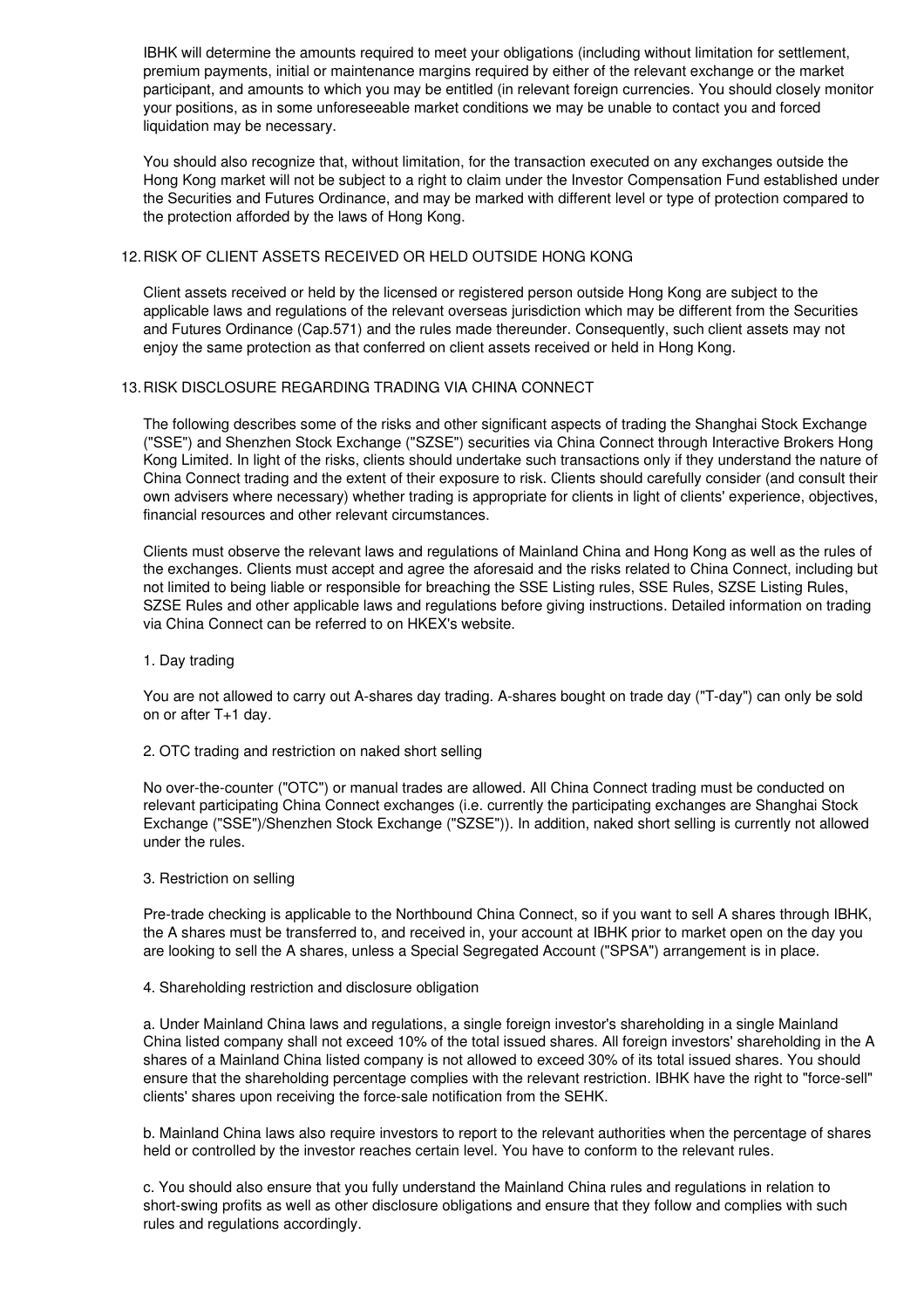#### 5. Trading day difference

You can only trade China Connect Securities on a Hong Kong business day, and only if both markets in Hong Kong and Mainland are open for trading (T-day) and bank services are available in the Hong Kong and Mainland markets on the corresponding money settlement days (T+1). This arrangement is essential in ensuring that proper banking support is available to settle money obligations. So it is possible that there are occasions when it is a normal trading day on the Mainland but Hong Kong investors cannot carry out any A-shares trading through China Connect.

6. Arrangement under severe weather conditions and in cases of contingencies

In the case of any contingency, such as typhoon signal no. 8 or above or Black Rainstorm warning issued in Hong Kong resulting in any suspension or delay of service, IBHK shall have the right to cancel your orders in response to the above contingencies. Also, IBHK may not be able to send in your order cancellation requests in case of contingency such as when SEHK losses all its communication lines with SSE/SZSE. You should still bare the settlement obligation if the orders are matched and executed.

#### 7. Northbound trading regulations and risks

a. You must understand and to fully comply the applicable laws and regulation of Mainland for Northbound trading and the applicable laws and regulation in Hong Kong. IBHK provides executing and clearing service and shall not be under any obligation, or responsibly to provide advices on trading rules or market requirements on northbound trading. You are advised to refer to the SEHK and the SFC website for detailed information in relation to China Connect to understand the relevant requirement (including the relevant quotas and etc) and consult professional advisors if there is any query.

b. You must accept the risks concerned in Northbound trading, including but not limited to prohibition of trading certain SSE Securities, being liable or responsible for breaching the SSE/SZSE Listing Rules, SSE/SZSE Rules and other applicable laws and regulations.

c. IBHK has the right forward your identification information to SEHK, who may transfer the relevant data to SSE/SZSE, for supervision and surveillance. More detailed information on the use of your personal data can be found under paragraph 45 of the IBHK Client Agreement. Clients who are unwilling to give consent should not request for the relevant China Connect trading permission.

d. If the SSE/SZSE Rules are breached, or the disclosure and other obligations referred to in the SSE/SZSE Listing Rules or SSE/SZSE Rules are breached, SSE/SZSE has the power to carry out an investigation and may, through SEHK, require IBHK to provide the relevant information and materials (including your identification information) to SSE/SZSE through SEHK.

e. SSE and/or SZSE may request SEHK to require IBHK to issue warning statements (verbally or in writing) to you and/or other client, and not to extend SSE and/or SZSE trading service to you and/or any other clients.

f. HKEX may upon SSE's or SZSE's request, require IBHK to reject orders from you. IBHK has the rights to execute the request.

g. IBHK, HKEX, SEHK, SEHK Subsidiary, SSE, SSE Subsidiary, SZSE, SZSE Subsidiary and their respective directors, employees and agents shall not be responsible or held liable for any loss or damage directly or indirectly suffered by the you or any third parties arising from or in connection with China Connect Northbound Trading or the order routing system (China Stock Connect System ("CSC")).

8. Restrictions on trading Shenzhen ChiNext shares (Only eligible for Shenzhen-Hong Kong Stock Connect) and Shanghai Star shares (Only eligible for Shanghai-Hong Kong Stock Connect).

Trading Shenzhen ChiNext and Shanghai Star shares are limited to institutional professional investors.

# 14.RISK OF MARGIN TRADING

The risk of loss in financing a transaction by deposit of collateral is significant. You may sustain losses in excess of your cash and any other assets deposited as collateral with the licensed or registered person. Market conditions may make it impossible to execute contingent orders, such as "stop-loss" or "stop-limit" orders. You may be called upon at short notice to make additional margin deposits or interest payments. If the required margin deposits or interest payments are not made within the prescribed time, your collateral may be liquidated without your consent. Moreover, you will remain liable for any resulting deficit in your account and interest charged on your account. You should therefore carefully consider whether such a financing arrangement is suitable in light of your own financial position and investment objectives.